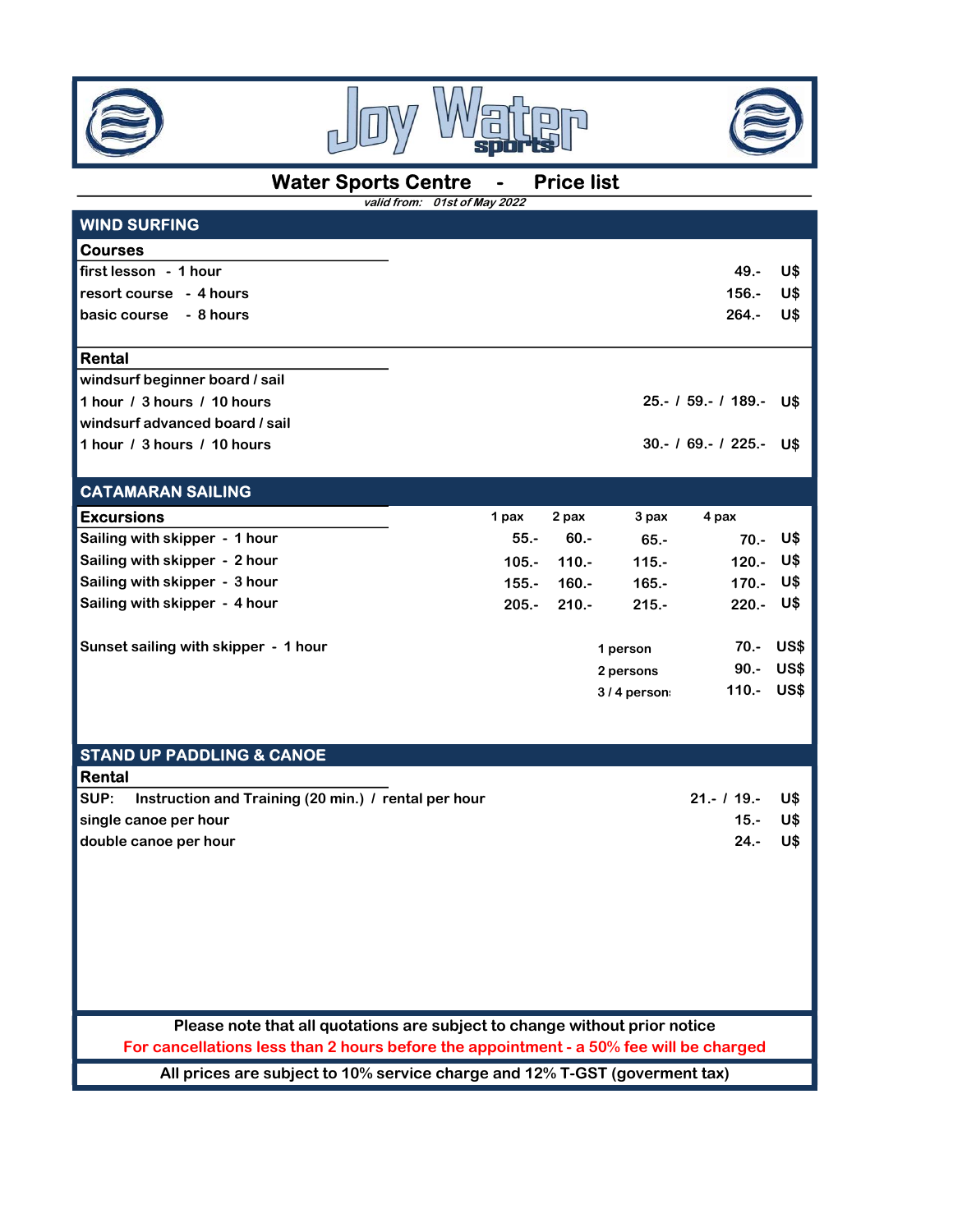





# Water Sports Centre - Price list

| valid from: 01st of May 2022                                                           |                |     |
|----------------------------------------------------------------------------------------|----------------|-----|
| <b>POWER WATER SPORTS</b>                                                              |                |     |
| Fun tubes & kids toys;)                                                                |                |     |
| binar sofa (2-3 person)                                                                | 36.00          | U\$ |
| kids buzz ski                                                                          | 31.00          | U\$ |
| (all prices per person - safety protection vest included)                              |                |     |
|                                                                                        |                |     |
| Wake board / water ski / knee board                                                    |                |     |
| beginner lesson - 25 min.                                                              | 80.00          | U\$ |
| experienced rider - 15 min.                                                            | 45.00          | U\$ |
| exp. rider knee board "schock" - 15 min.                                               | 45.00          | U\$ |
| passenger on boat                                                                      | 15.00          | U\$ |
| (all prices per person - safety protection vest included)                              |                |     |
|                                                                                        |                |     |
| <b>Speedboat tours</b>                                                                 |                |     |
| Around the Island - 20 minutes                                                         | 55.00          | U\$ |
| 1-Hour Speedboat ride                                                                  | 165.00         | U\$ |
| 1,5 Hour Speedboat ride                                                                | 240.00         | U\$ |
| Every extra hour                                                                       | 160.00         | U\$ |
| (all prices per person - safety protection vest included)                              |                |     |
| <b>SNORKEL + LIFE VEST</b>                                                             |                |     |
| Rental                                                                                 | 1 day / 1 week |     |
| life vest                                                                              | $10 - 150 -$   | U\$ |
| snorkel set (mask, snorkel, fins)                                                      | $10 - 150 -$   | U\$ |
| <b>Full Face Mask</b>                                                                  | $10 - 150 -$   | U\$ |
| Mask                                                                                   | $5 - 125 -$    | U\$ |
| <b>Snorkel</b>                                                                         | $2 - 110 -$    | U\$ |
| <b>Fins</b>                                                                            | $7 - 135 -$    | U\$ |
| Wet suit (shorty)                                                                      | $10 - 150 -$   | U\$ |
|                                                                                        |                |     |
| <b>GUIDED SNORKELING Housereef (price per person)</b>                                  |                |     |
| <b>Guided Snorkeling without Equipment</b>                                             | $30,-$         | U\$ |
| <b>Guided Snorkeling including Equipment</b>                                           | $35,-$         | U\$ |
| <b>Guided Night-Snorkeling without Equipment</b>                                       | 40,-           | U\$ |
| <b>Guided Night-Snorkeling including Equipment</b>                                     | $45, -$        | U\$ |
|                                                                                        |                |     |
|                                                                                        |                |     |
|                                                                                        |                |     |
| Please note that all quotations are subject to change without prior notice             |                |     |
| For cancellations less than 2 hours before the appointment - a 50% fee will be charged |                |     |

All prices are subject to 10% service charge and 12% T-GST (goverment tax)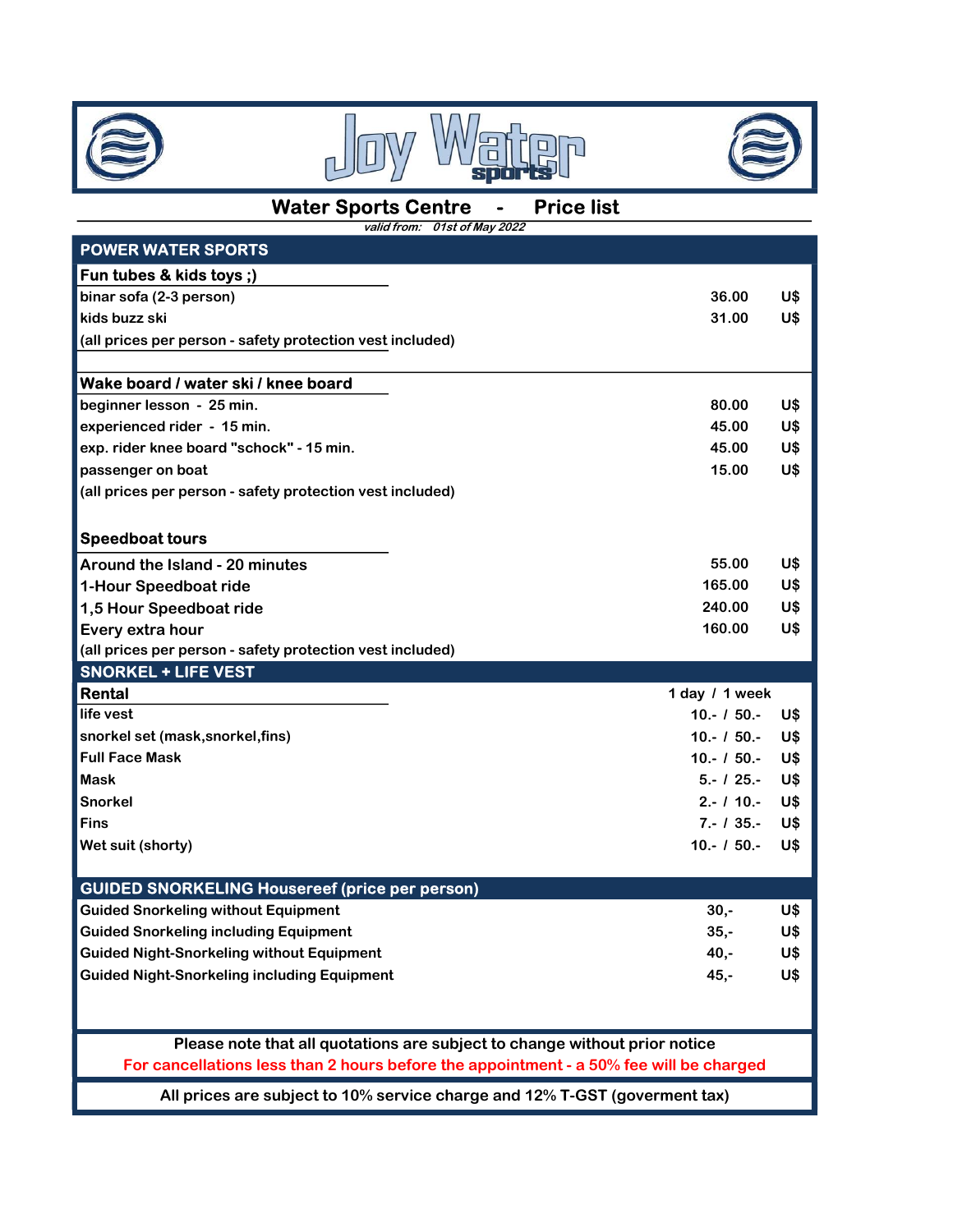





#### Water Sports Centre - Price list

valid from: 01st of May 2022

| <b>INDIVIDUAL PACKAGES</b>                                                             |                   |     |  |  |  |  |
|----------------------------------------------------------------------------------------|-------------------|-----|--|--|--|--|
| <b>HONEYMOON SPECIAL "SUPER DELUXE"</b>                                                |                   |     |  |  |  |  |
| Sofa + Snorkeling + Canoe (double) + Speed boat PHOTO-Tour arround Safari Island       | 195.00            | U\$ |  |  |  |  |
| <b>HONEYMOON SPECIAL 1</b>                                                             |                   |     |  |  |  |  |
| Sofa + Sailing + Canoe (double)                                                        | 165.00            | U\$ |  |  |  |  |
| <b>HONEYMOON SPECIAL 2</b>                                                             |                   |     |  |  |  |  |
| Sofa + Snorkeling + Canoe (double)                                                     | 155.00            | U\$ |  |  |  |  |
| <b>HONEYMOON SPECIAL 3</b>                                                             |                   |     |  |  |  |  |
| Sofa + Canoe (double) + SUP (lesson)                                                   | 125.00            | U\$ |  |  |  |  |
| (prices per couple)                                                                    |                   |     |  |  |  |  |
| <b>FIT FOR FUN</b>                                                                     |                   |     |  |  |  |  |
| Wake board / Water ski + SUP + Wind Surfing (all first lesson)                         | 133.00            | U\$ |  |  |  |  |
| (prices per person)                                                                    |                   |     |  |  |  |  |
| <b>FAMILY &amp; FRIENDS</b>                                                            | $3$ pax $/$ 4 pax |     |  |  |  |  |
| Wake-/ Ski- or Knee- Board (lesson) + Canoe + Wind Surf (lesson)                       | $385,-/510,-$     | U\$ |  |  |  |  |
| Sofa + Wake-/ Ski- or Knee- Board (lesson) + Canoe + Wind Surf (lesson)                | 480,-1635,-       | U\$ |  |  |  |  |
|                                                                                        |                   |     |  |  |  |  |
|                                                                                        |                   |     |  |  |  |  |
| <b>LOST &amp; DAMAGED EQUIPMENT</b>                                                    |                   |     |  |  |  |  |
| <b>Mask</b>                                                                            | $60,-$            | U\$ |  |  |  |  |
| <b>Snorkel</b>                                                                         | $20,-$            | U\$ |  |  |  |  |
| <b>Full Face Mask</b>                                                                  |                   |     |  |  |  |  |
| <b>Fins</b>                                                                            | $60,-$            | U\$ |  |  |  |  |
| Wet suit (shorty)                                                                      | $150,-$           | U\$ |  |  |  |  |
| Life vest                                                                              | $120,-$           | U\$ |  |  |  |  |
|                                                                                        |                   |     |  |  |  |  |
|                                                                                        |                   |     |  |  |  |  |
|                                                                                        |                   |     |  |  |  |  |
|                                                                                        |                   |     |  |  |  |  |
|                                                                                        |                   |     |  |  |  |  |
| Please note that all quotations are subject to change without prior notice             |                   |     |  |  |  |  |
| For cancellations less than 2 hours before the appointment - a 50% fee will be charged |                   |     |  |  |  |  |
| All prices are subject to 10% service charge and 12% T-GST (goverment tax)             |                   |     |  |  |  |  |